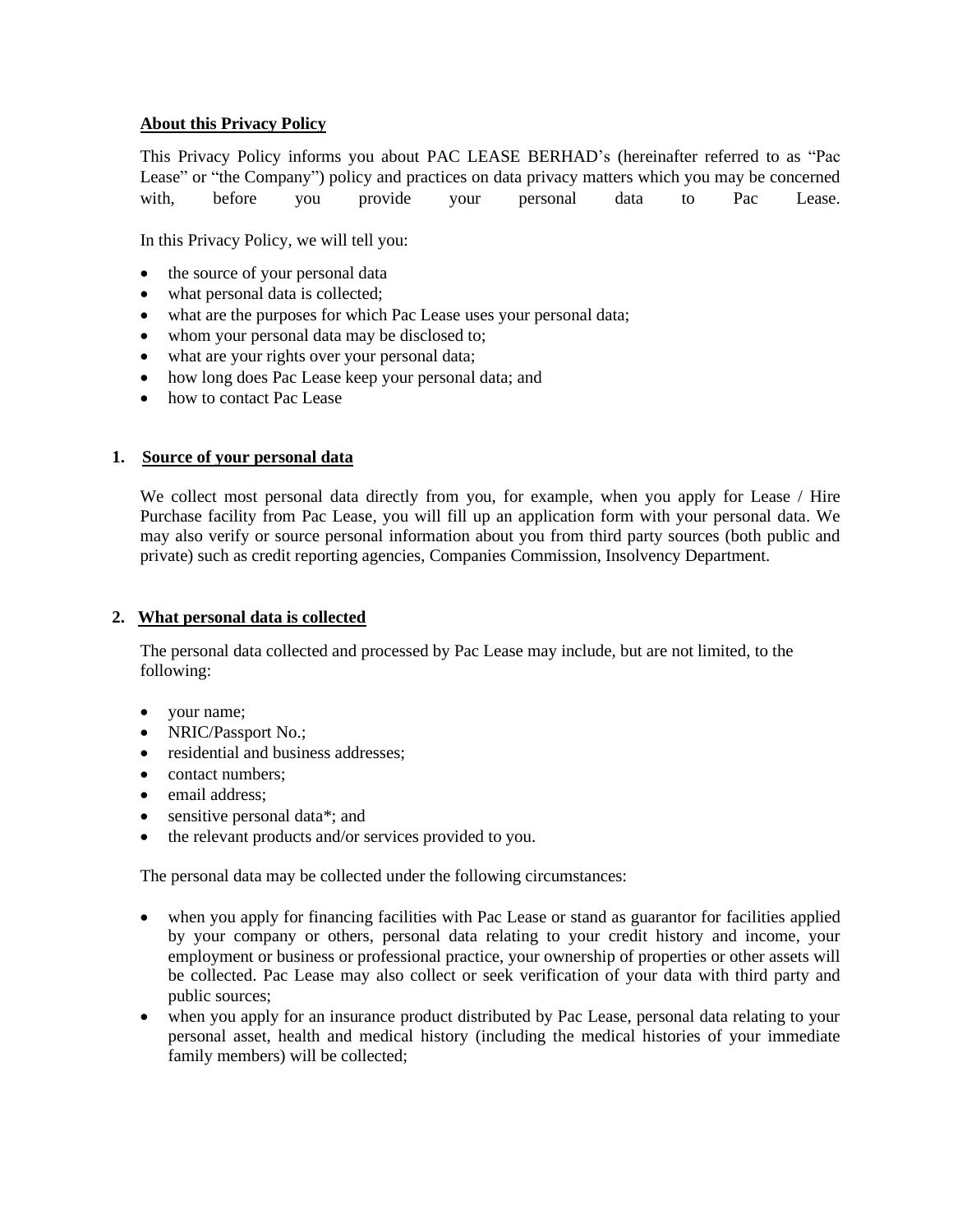- when you offer to provide goods and/or services to Pac Lease, personal data relating to your qualifications, experience and expertise will be collected. The Company may also collect or seek verification of your data with the appropriate professional body and public sources;
- where you are a director, manager, company secretary or shareholder of a company which has or intends to have any dealings, transactions or activities (including those listed above), personal data relating to your directorship, or position as manager, company secretary, or shareholding in the company will be collected;
- when you apply for a job with Pac Lease, personal data relating to your qualifications, employment history, your knowledge, experience & expertise and your medical / health condition will be collected.

\*Sensitive personal data, as defined by law, is any personal data consisting of information as to the physical or mental health or condition, political opinions, religious beliefs or other beliefs of a similar nature, the commission or alleged commission of any offence. If sensitive personal data is collected, the purpose for collecting the data will be explained to you.

Third party sources from whom Pac Lease may either collect or seek verification of your personal data include the following:

- your employer in relation to your income;
- credit bureaus or agencies which provide credit or other information; and
- public bodies (such as the Companies Commission of Malaysia, National Registration Department, Director General of Insolvency, Registrar of Business, land office etc.)

## **3. Purposes for which Pac Lease uses your personal data**

Pac Lease collects, processes and retains your personal data for purposes (hereinafter referred to as the "Purposes") which include:

- processing, approving, disbursing and maintaining the operation of your loan account;
- any insurance services relating to the loan account with the Company and or its principal;
- complying with any legal or regulatory requirements both within and outside Malaysia;
- direct marketing by Pac Lease and/or its agents, distributors and/or other persons related to Pac Lease; or
- as required by the relevant laws and regulations.

## **4. Classes of Persons whom your personal data may be disclosed to**

Personal data held by Pac Lease relating to you will be kept confidential but Pac Lease may need to disclose your personal details herein to the following classes of persons:

- regulatory agencies
- licensing authorities
- law enforcement agencies and courts
- companies or entities within the Group\*\*
- auditors
- business partners
- credit bureaus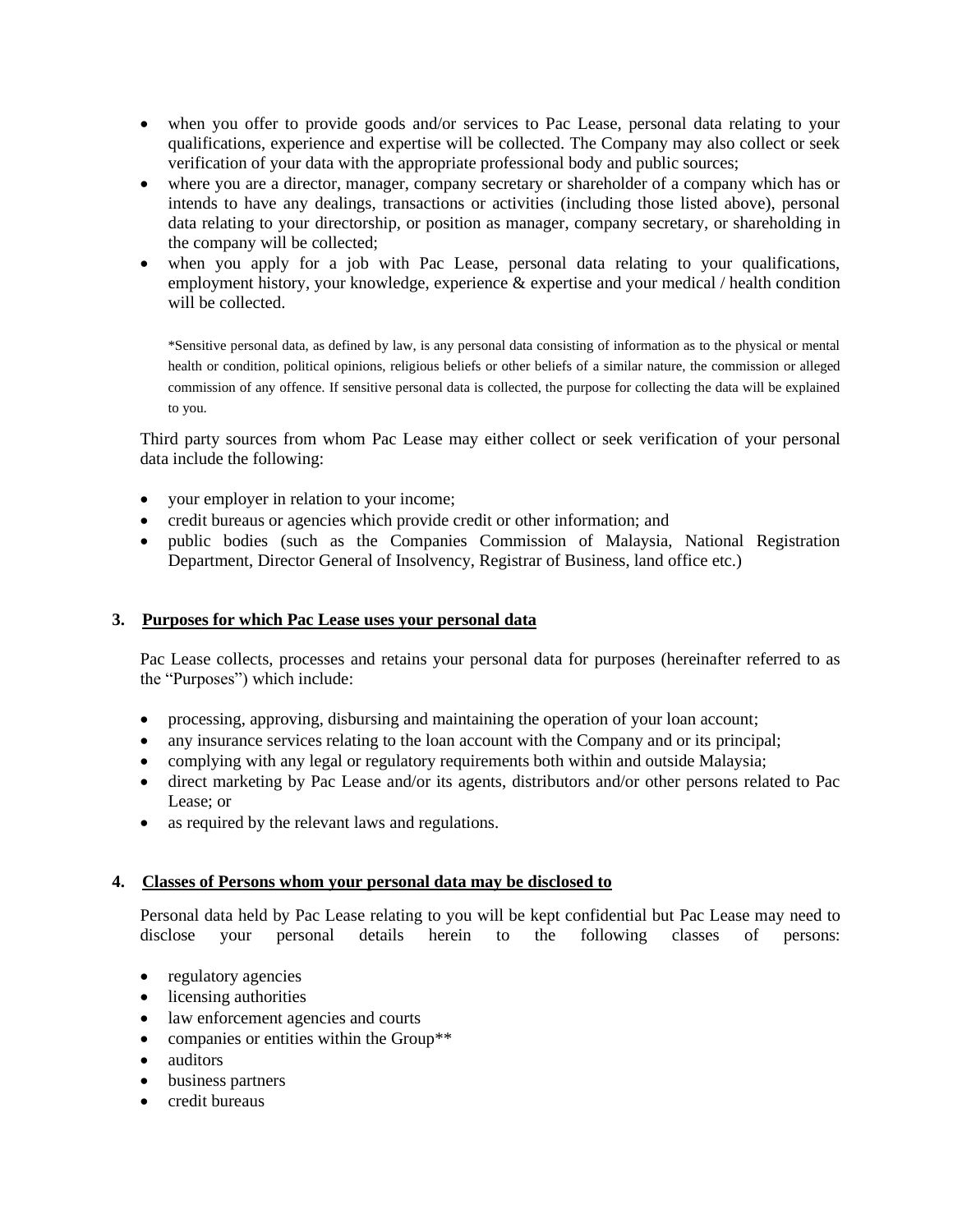• service providers

for any of the Purposes or any other purpose for which your personal data is to be disclosed at the time of its collection or any purpose directly related to any of the above Purposes.

Your personal data may be transferred to, stored in, and/or processed in a jurisdiction outside Malaysia.

\*\*The definition of "Group" means Pac Lease Berhad and/or its holding company, subsidiaries, related and associated companies

#### **5. Your rights over your Personal Data**

The provision of your personal data for Purposes listed in item 3 above is voluntary and optional. However, failure to provide your personal data and any limitation placed on the Company to process your personal data may result in the Company being unable to (a) process your loan / job application; (b) approve and disburse the amount of loan applied; and (c) general maintenance of your loan account with the Company.

#### **6. How long does Pac Lease keep your personal data**

Pac Lease will keep your personal data for the duration of time to carry out any of the Purposes for which your personal data was collected and also for the other purposes set out in this Privacy Policy, including to handle enquiries, audit, complaints or legal proceedings and introduce products or services sold or distributed by the Company. We will also abide by legal, tax and other regulatory and industry requirements/guidelines for keeping records including our retention of record policy.

#### **7. How to contact us**

You may have the right to request access to and to request correction of the personal data by applying and giving to the Company at least seven (7) working days' prior written notice and provide the requested information marked with an asterisk (\*) at the following :

| Mailing address: | Pac Lease Berhad<br>Level 13, Menara Haw Par<br>Jalan Sultan Ismail<br>50250 Kuala Lumpur<br>Attention: 1. Ms. Ng Wan Ching<br>2. Ms. Yong Sook Yee<br>3. Ms. Nur Aisyah Binti Anuar |
|------------------|--------------------------------------------------------------------------------------------------------------------------------------------------------------------------------------|
| Telephone No.:   | $03 - 20351000$                                                                                                                                                                      |
| Fax No.          | $03 - 20323300$                                                                                                                                                                      |
| E-mail address:  | wcng@paclease.com my<br>syyong@paclease.com.my<br>nuraisyah@paclease.com(my                                                                                                          |